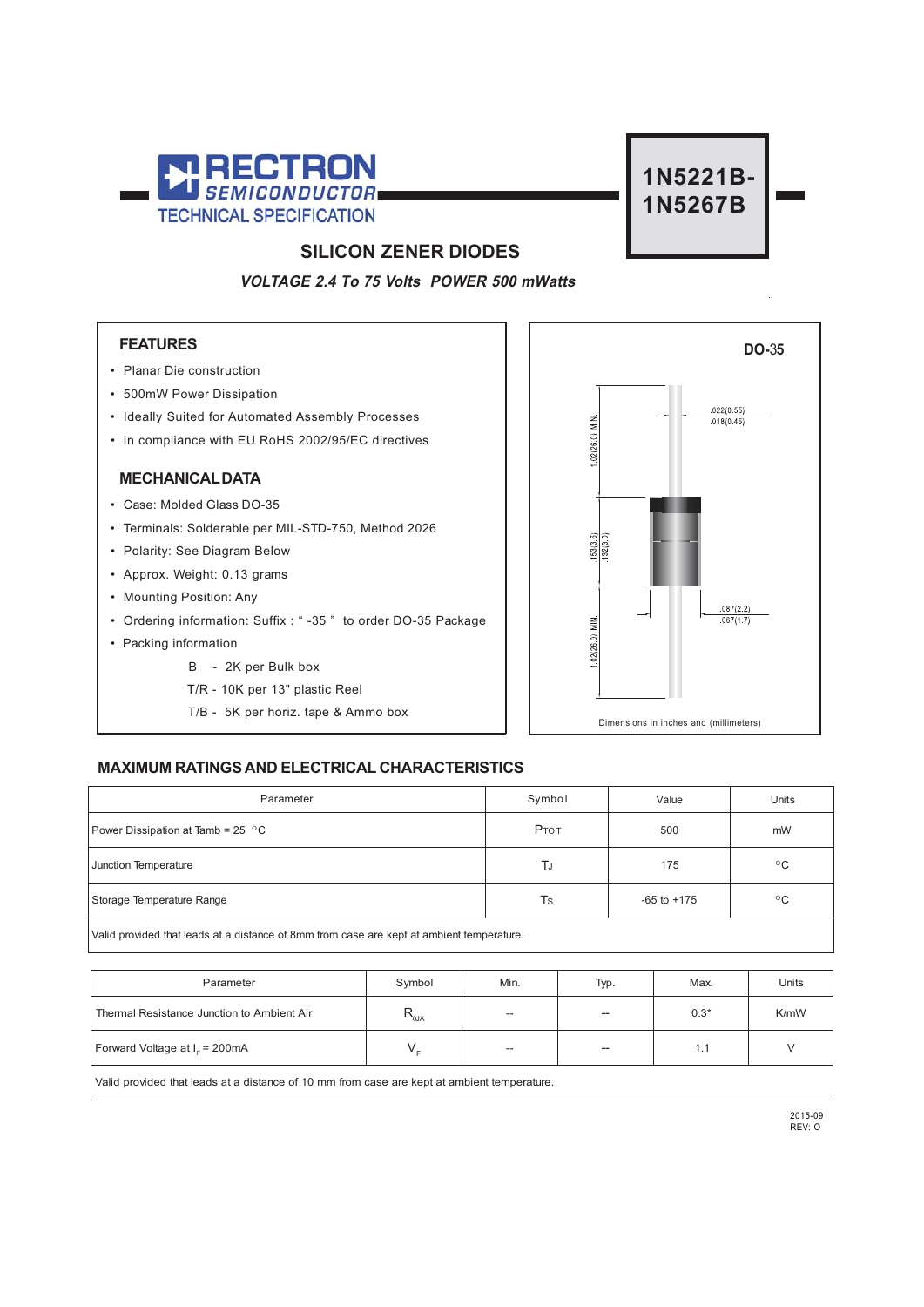|                    | <b>Nominal Zener Voltage</b> |        |        | Max. Zener Impedance |                |         |      | <b>Max Reverse</b><br><b>Leakage Current</b> |                | M arking |
|--------------------|------------------------------|--------|--------|----------------------|----------------|---------|------|----------------------------------------------|----------------|----------|
| <b>Part Number</b> | $Vz$ @ $Iz$                  |        |        | ZZT @ IZT            |                | $ZzK$ @ | Izk  | IR $@$ $V_R$                                 |                | code     |
|                    | Nom. V                       | Min. V | Max. V | Ω                    | mA             | Ω       | mA   | uA                                           | V              |          |
| 1N5221B            | 2.4                          | 2.28   | 2.52   | 30                   | 20             | 1200    | 0.25 | 100                                          | 1              | 1N5221B  |
| 1N5222B            | 2.5                          | 2.38   | 2.63   | 30                   | 20             | 1250    | 0.25 | 100                                          | 1              | 1N5222B  |
| 1N5223B            | 2.7                          | 2.57   | 2.84   | 30                   | 20             | 1300    | 0.25 | 75                                           | 1              | 1N5223B  |
| 1N5224B            | 2.8                          | 2.66   | 2.94   | 30                   | 20             | 1400    | 0.25 | 75                                           | 1              | 1N5224B  |
| 1N5225B            | 3                            | 2.85   | 3.15   | 29                   | 20             | 1600    | 0.25 | 50                                           | $\mathbf{1}$   | 1N5225B  |
| 1N5226B            | 3.3                          | 3.14   | 3.47   | 28                   | 20             | 1600    | 0.25 | 25                                           | $\mathbf{1}$   | 1N5226B  |
| 1N5227B            | 3.6                          | 3.42   | 3.78   | 24                   | 20             | 1700    | 0.25 | 15                                           | 1              | 1N5227B  |
| 1N5228B            | 3.9                          | 3.71   | 4.1    | 23                   | 20             | 1900    | 0.25 | 10                                           | 1              | 1N5228B  |
| 1N5229B            | 4.3                          | 4.09   | 4.52   | 22                   | 20             | 2000    | 0.25 | 5                                            | 1              | 1N5229B  |
| 1N5230B            | 4.7                          | 4.47   | 4.94   | 19                   | 20             | 1900    | 0.25 | 5                                            | 2              | 1N5230B  |
| 1N5231B            | 5.1                          | 4.85   | 5.36   | 17                   | 20             | 1600    | 0.25 | 5                                            | 2              | 1N5231B  |
| 1N5232B            | 5.6                          | 5.32   | 5.88   | 11                   | 20             | 1600    | 0.25 | 5                                            | 3              | 1N5232B  |
| 1N5233B            | 6.0                          | 5.7    | 6.3    | 7                    | 20             | 1600    | 0.25 | 5                                            | 3.5            | 1N5233B  |
| 1N5234B            | 6.2                          | 5.89   | 6.51   | $\overline{7}$       | 20             | 1000    | 0.25 | 5                                            | 4              | 1N5234B  |
| 1N5235B            | 6.8                          | 6.46   | 7.14   | 5                    | 20             | 750     | 0.25 | 3                                            | 5              | 1N5235B  |
| 1N5236B            | 7.5                          | 7.13   | 7.88   | 6                    | 20             | 500     | 0.25 | 3                                            | 6              | 1N5236B  |
| 1N5237B            | 8.2                          | 7.79   | 8.61   | 8                    | 20             | 500     | 0.25 | 3                                            | 6.5            | 1N5237B  |
| 1N5238B            | 8.7                          | 8.27   | 9.14   | 8                    | 20             | 600     | 0.25 | 3                                            | 6.5            | 1N5238B  |
| 1N5239B            | 9.1                          | 8.65   | 9.56   | 10                   | 20             | 600     | 0.25 | 3                                            | $\overline{7}$ | 1N5239B  |
| 1N5240B            | 10                           | 9.5    | 10.5   | 17                   | 20             | 600     | 0.25 | 3                                            | 8              | 1N5240B  |
| 1N5241B            | 11                           | 10.45  | 11.55  | 22                   | 20             | 600     | 0.25 | 2                                            | 8.4            | 1N5241B  |
| 1N5242B            | 12                           | 11.4   | 12.6   | 30                   | 20             | 600     | 0.25 | $\mathbf{1}$                                 | 9.1            | 1N5242B  |
| 1N5243B            | 13                           | 12.35  | 13.65  | 13                   | 9.5            | 600     | 0.25 | 0.5                                          | 9.9            | 1N5243B  |
| 1N5244B            | 14                           | 13.3   | 14.7   | 15                   | 9              | 600     | 0.25 | 0.1                                          | 10             | 1N5244B  |
| 1N5245B            | 15                           | 14.25  | 15.75  | 16                   | 8.5            | 600     | 0.25 | 0.1                                          | 11             | 1N5245B  |
| 1N5246B            | 16                           | 15.2   | 16.8   | 17                   | 7.8            | 600     | 0.25 | 0.1                                          | 12             | 1N5246B  |
| 1N5247B            | 17                           | 16.15  | 17.85  | 19                   | 7.4            | 600     | 0.25 | 0.1                                          | 13             | 1N5247B  |
| 1N5248B            | 18                           | 17.1   | 18.9   | 21                   | $\overline{7}$ | 600     | 0.25 | 0.1                                          | 14             | 1N5248B  |
| 1N5249B            | 19                           | 18.05  | 19.95  | 23                   | 6.6            | 600     | 0.25 | 0.1                                          | 14             | 1N5249B  |
| 1N5250B            | 20                           | 19     | 21     | 25                   | 6.2            | 600     | 0.25 | 0.1                                          | 15             | 1N5250B  |
| 1N5251B            | 22                           | 20.9   | 23.1   | 29                   | 5.6            | 600     | 0.25 | 0.1                                          | 17             | 1N5251B  |
| 1N5252B            | 24                           | 22.8   | 25.2   | 33                   | 5.2            | 600     | 0.25 | 0.1                                          | 18             | 1N5252B  |
| 1N5253B            | 25                           | 23.75  | 26.25  | 35                   | 5              | 600     | 0.25 | 0.1                                          | 19             | 1N5253B  |
| 1N5254B            | 27                           | 25.65  | 28.35  | 41                   | 4.6            | 600     | 0.25 | 0.1                                          | 21             | 1N5254B  |
| 1N5255B            | 28                           | 26.6   | 29.4   | 44                   | 4.5            | 600     | 0.25 | 0.1                                          | 21             | 1N5255B  |
| 1N5256B            | 30                           | 28.5   | 31.5   | 49                   | 4.2            | 600     | 0.25 | 0.1                                          | 23             | 1N5256B  |
| 1N5257B            | 33                           | 31.35  | 34.65  | 58                   | 3.8            | 700     | 0.25 | 0.1                                          | 25             | 1N5257B  |
| 1N5258B            | 36                           | 34.2   | 37.8   | 70                   | 3.4            | 700     | 0.25 | 0.1                                          | 27             | 1N5258B  |
| 1N5259B            | 39                           | 37.05  | 40.95  | 80                   | 3.2            | 800     | 0.25 | 0.1                                          | 30             | 1N5259B  |
| 1N5260B            | 43                           | 40.85  | 45.15  | 93                   | 3              | 900     | 0.25 | 0.1                                          | 33             | 1N5260B  |
| 1N5261B            | 47                           | 44.65  | 49.35  | 150                  | 2.7            | 1000    | 0.25 | 0.1                                          | 36             | 1N5261B  |
| 1N5262B            | 51                           | 48.45  | 53.55  | 125                  | 2.5            | 1100    | 0.25 | 0.1                                          | 39             | 1N5262B  |
| 1N5263B            | 56                           | 53.2   | 58.8   | 150                  | 2.2            | 1300    | 0.25 | 0.1                                          | 43             | 1N5263B  |
| 1N5264B            | 60                           | 57     | 63     | 170                  | 2.1            | 1400    | 0.25 | 0.1                                          | 46             | 1N5264B  |
| 1N5265B            | 62                           | 58.9   | 65.1   | 185                  | $\overline{2}$ | 1400    | 0.25 | 0.1                                          | 47             | 1N5265B  |
| 1N5266B            | 68                           | 64.6   | 71.4   | 230                  | 1.8            | 1600    | 0.25 | 0.1                                          | 52             | 1N5266B  |
| 1N5267B            | 75                           | 71.25  | 78.75  | 270                  | 1.7            | 1700    | 0.25 | 0.1                                          | 56             | 1N5267B  |

STANDARD VOLTAGE TOLERANCE IS  $\pm$  5% AND:

SUFFIX "A" FOR  $\pm$  3%

SUFFIX "B" FOR  $\pm$  5%

SUFFIX "C" FOR  $\pm$  10%

SUFFIX "D" FOR  $\pm$  20%

\* MEASURED WITH PULSES Tp=40 mSec.

ZENER DIODE NUMBERING SYSTEM:

1N5225B B

 $1^*$  2<sup>\*</sup>

1\* TYPE NO.

2\* TOLERANCE OF VZ

 $3*$  e.g., 1N5225B=3.0V  $\pm$  5%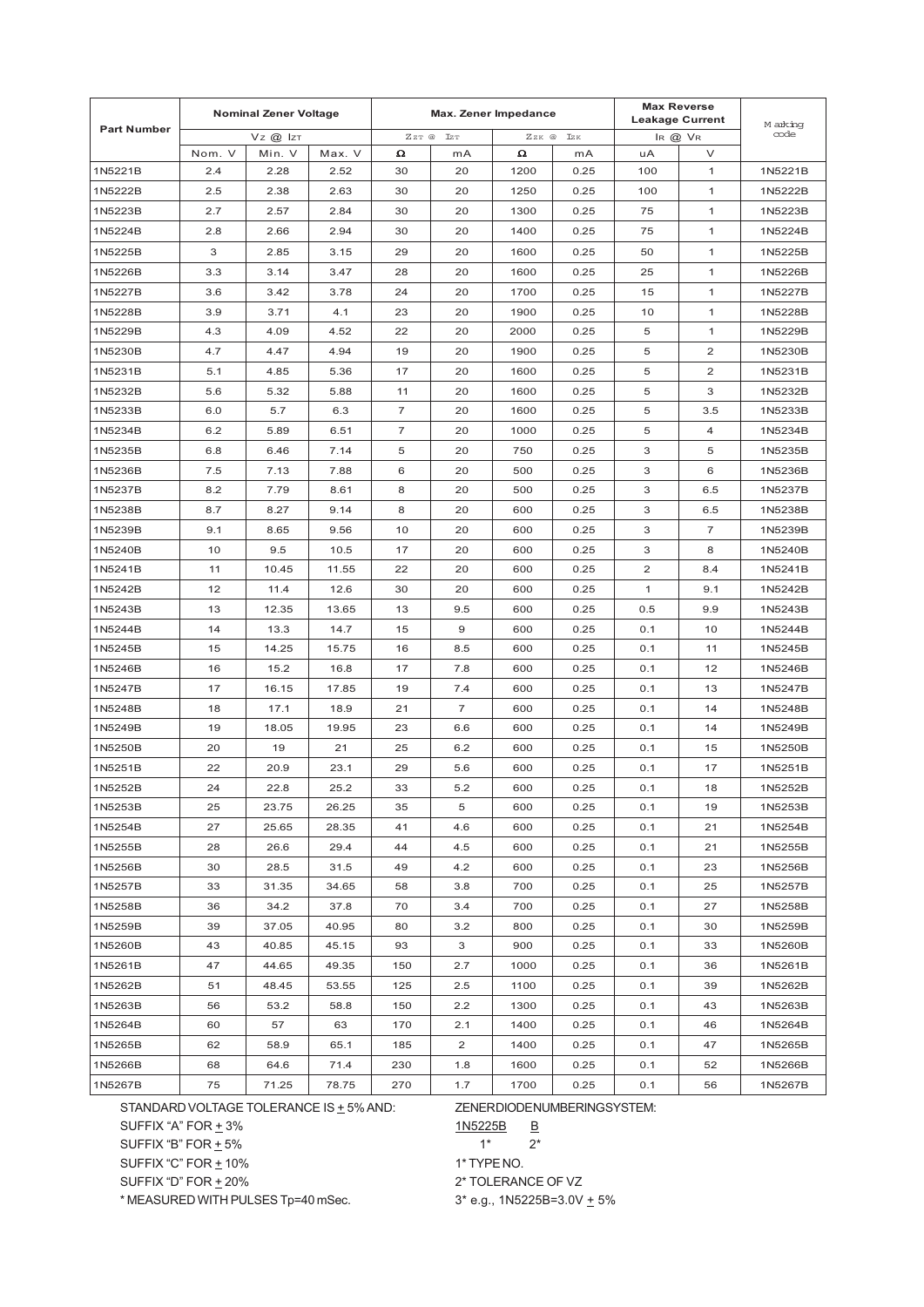







Fig.2 BREAKDOWN CHARACTERISTICS

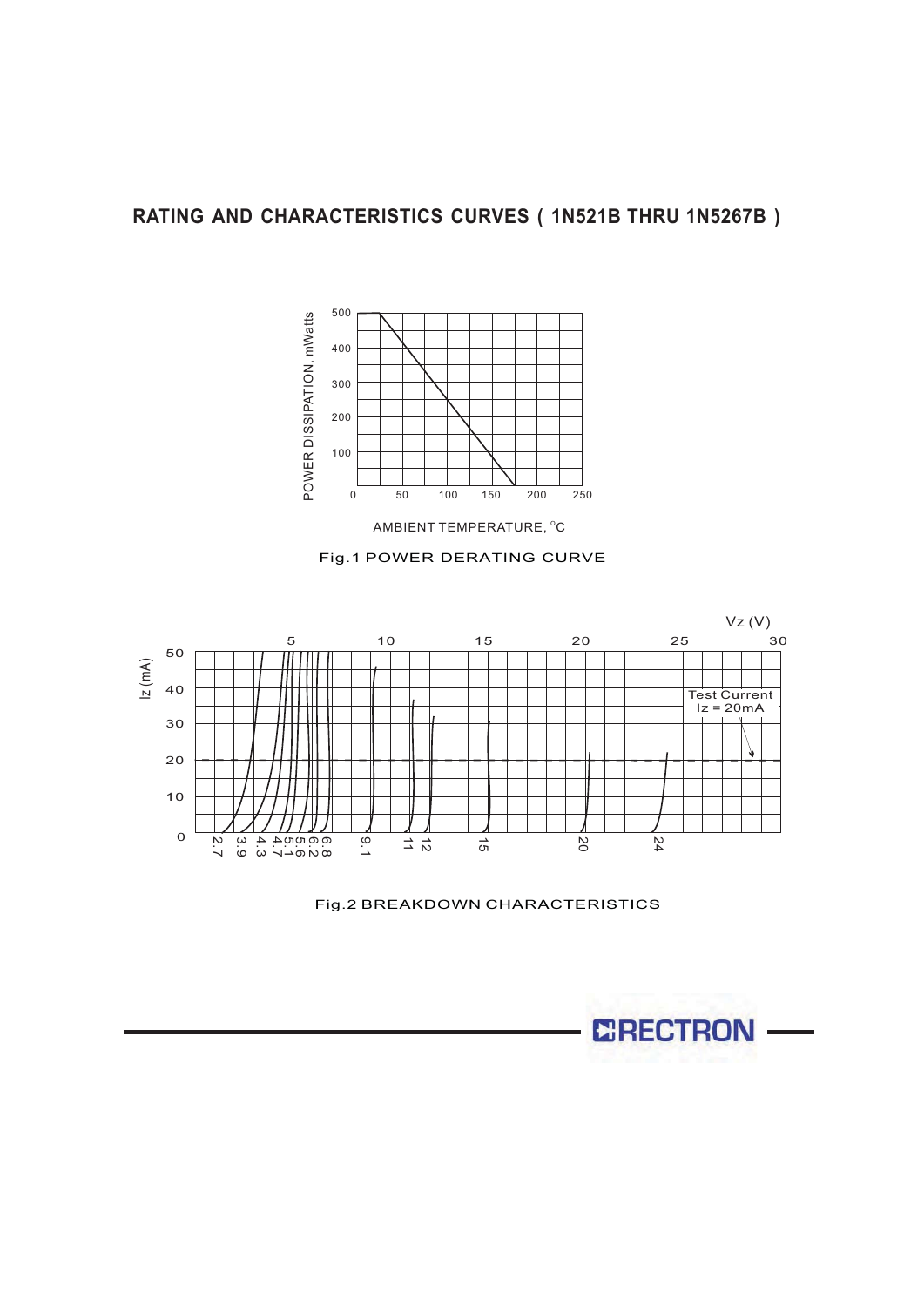**Marking Description**

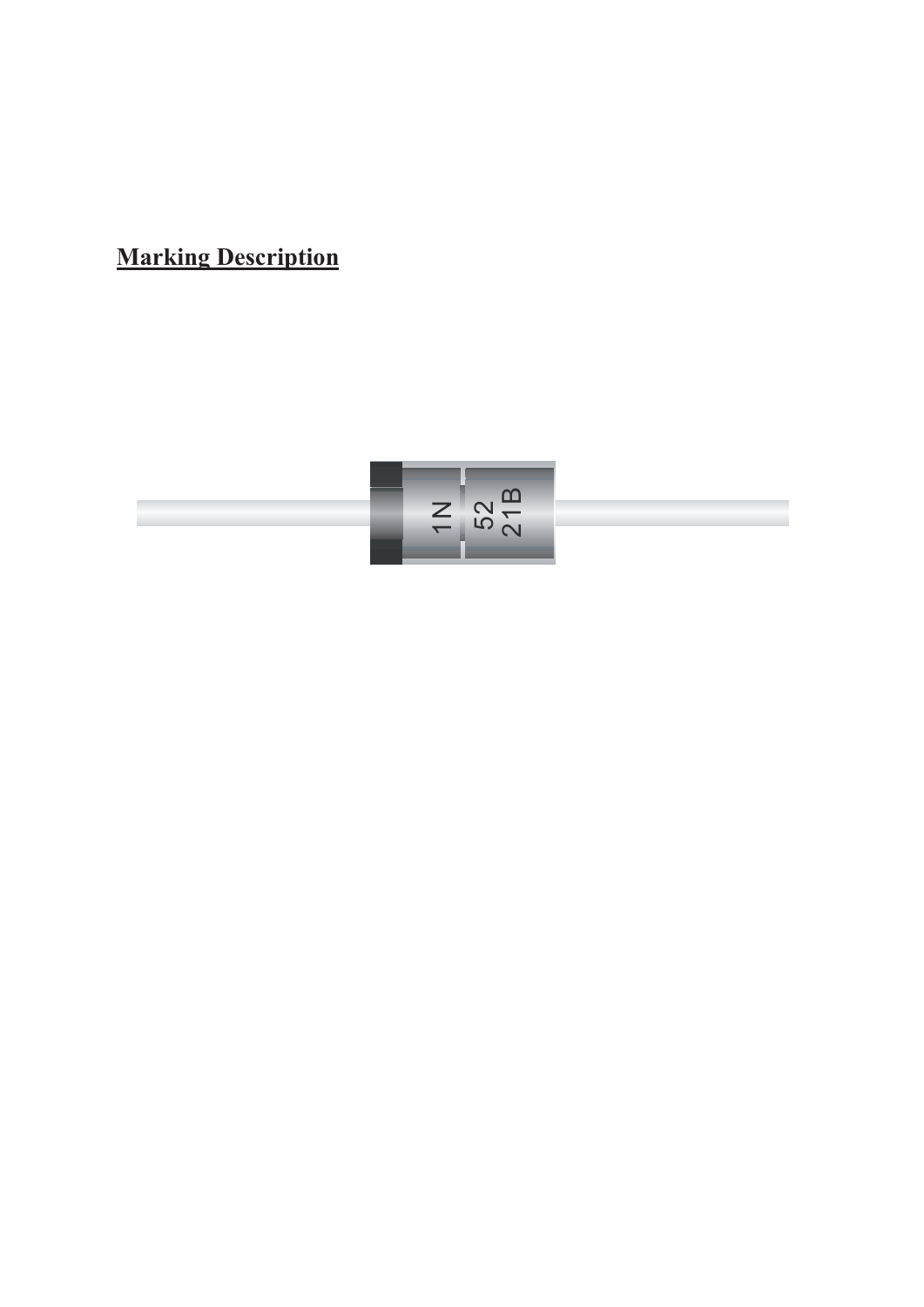# PACKAGING OF DIODE

### BULK PACK

| <b>PACKAGE</b> | <b>PACKING</b><br>CODE | FA PFR BOX | <b>INNER BOX SIZE</b><br>(mm) | <b>CARTON SIZE I</b><br>(mm) | <b>FA PFR CARTON</b> | <b>GROSS</b><br>WEIGHT(Kg) |
|----------------|------------------------|------------|-------------------------------|------------------------------|----------------------|----------------------------|
| DO-35          | D<br>-0                | 10.000     | 240*100*100                   | 410*350*275                  | 120.000              | 21.5                       |

### REEL PACK

| PACKAGE | <b>IPACKING</b><br>CODE | <b>REEL</b><br>EA <sup>'</sup> | SPACE(mm) | COMPONENT TAPE SPACE I<br>(mm) | <b>REEL DIA</b><br>(mm) | <b>CARTON SIZE</b><br>(mm) | <b>FA PFR</b><br>CARTON | <b>GROSS</b><br>WEIGHT(Kg) |
|---------|-------------------------|--------------------------------|-----------|--------------------------------|-------------------------|----------------------------|-------------------------|----------------------------|
| DO-35   |                         | 10.000                         | 5.0       | 52                             | 356                     | 380*380*420                | 50,000                  | 11.00                      |

### AMMO PACK

| <b>PACKAGE   PACKING</b> |      | <b>REEL</b> | COMPONENT TAPE SPACE |      | <b>BOX SIZE</b> | <b>CARTON</b> | <b>CARTON</b> | <b>GROSS</b> |
|--------------------------|------|-------------|----------------------|------|-----------------|---------------|---------------|--------------|
|                          | CODE | EA 1        | SPACE(mm)            | (mm) | (mm)            | SIZE(mm)      | EA            | WEIGHT (Kg)  |
| DO-35                    |      | 5.000       | 5.0                  | 52   | 250*80*80       | 410*260*340   | 100.000       | 20.00        |